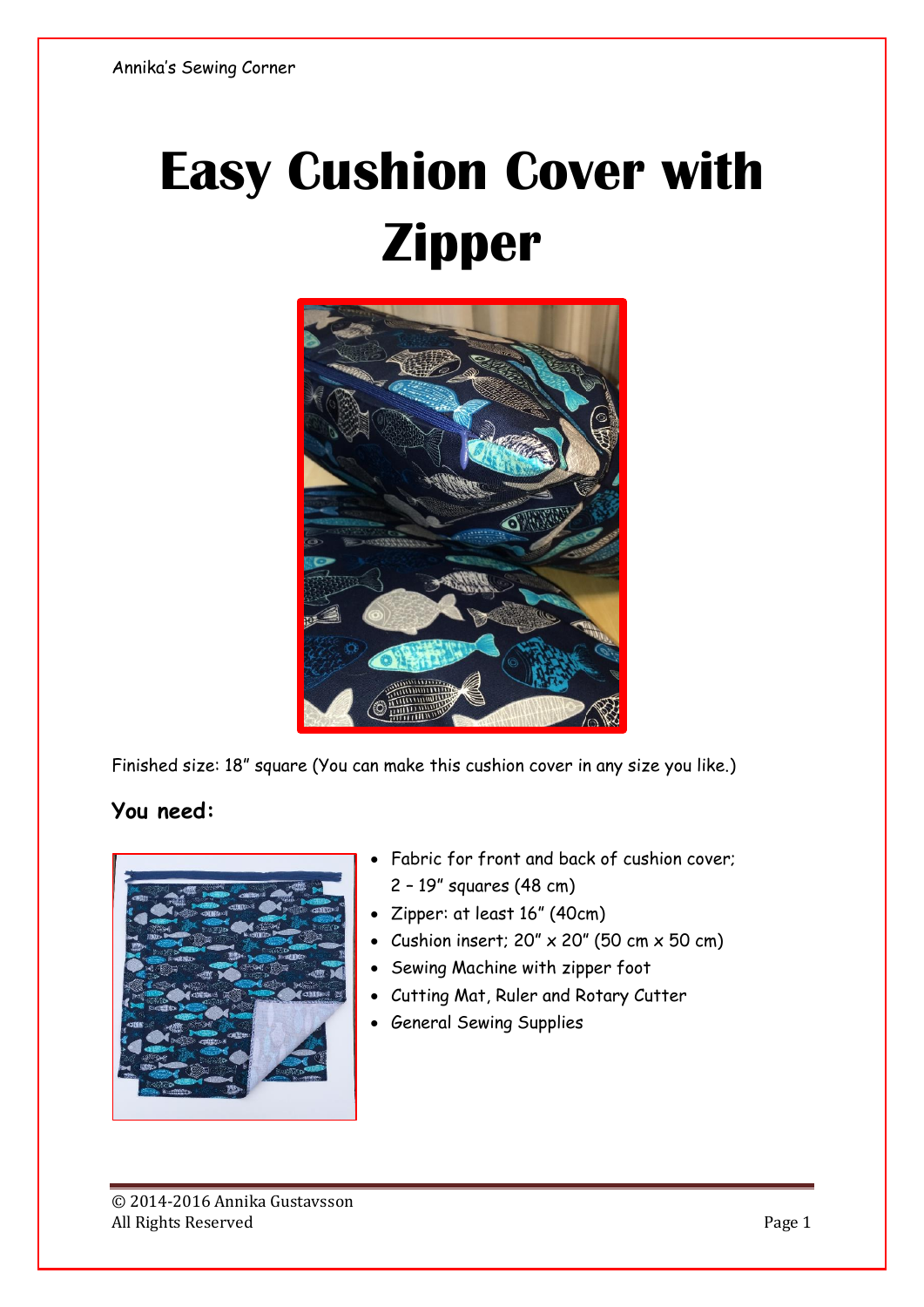If your cushion insert is a different size cut the fabric 1" smaller than the insert. The zipper shouldn't be shorter than the side of the fabric minus 3". I find it easier to sew the zipper if it's a bit longer and then shorten it afterwards.

All seam allowances are  $\frac{1}{2}$ " (12mm) unless otherwise stated.



Overlock or zig zag the edges of the front and back pieces.

Place the front and back piece right sides together and on the edge where you want the zipper, sew 2" (5cm) of the seam in each corner.



Press the seams open and fold and press the seam allowance between the seams.



Place the zipper face down on the back of the seam allowance. Fold the pillow away so you are only sewing in the seam allowance. The zipper teeth should be on the edge of the fold and the side of the zipper should align with the overlooked edge of the hem.

Sew close to the zipper teeth with a zipper foot. Start and stop 2" from the edge. Make sure you secure the seam by back stitching a few stitches.

Repeat for the other side of the zipper.